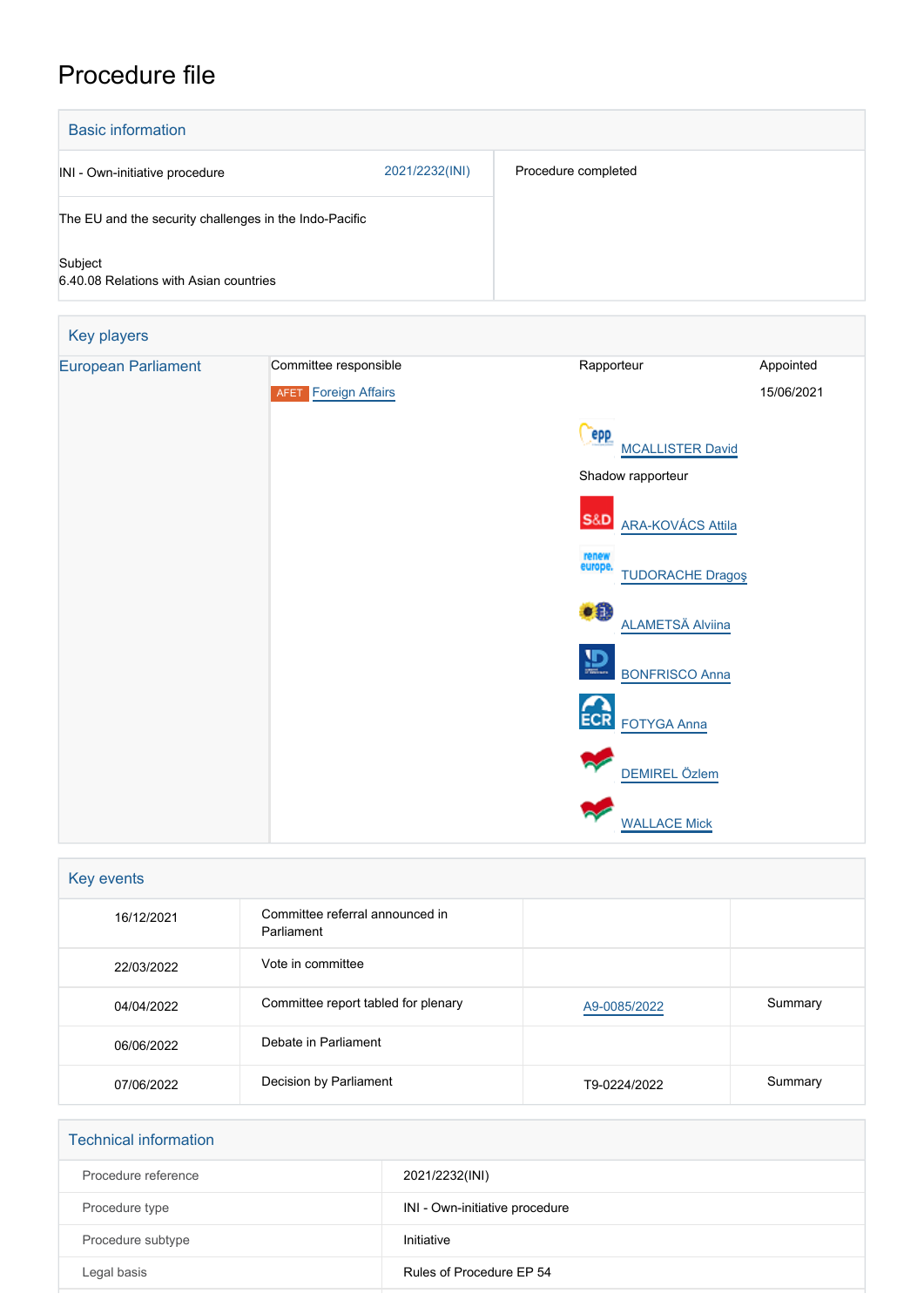| Stage reached in procedure                          | Procedure completed |            |    |         |  |
|-----------------------------------------------------|---------------------|------------|----|---------|--|
| Committee dossier                                   | AFET/9/07671        |            |    |         |  |
| Documentation gateway                               |                     |            |    |         |  |
| Committee draft report                              | PE700.477           | 29/11/2021 | EP |         |  |
| Amendments tabled in committee                      | PE703.088           | 20/12/2021 | EP |         |  |
| Committee report tabled for plenary, single reading | A9-0085/2022        | 04/04/2022 | EP | Summary |  |
| Text adopted by Parliament, single reading          | T9-0224/2022        | 07/06/2022 | EP | Summary |  |

## The EU and the security challenges in the Indo-Pacific

The Committee on Foreign Affairs adopted an own-initiative report by David McALLISTER (EPP, DE) on the EU and security challenges in the Indo-Pacific region.

The EU defines the Indo-Pacific region as an area spanning from the east coast of Africa to the Pacific Island states. The region has 60% of the world's population and seven G20 members and is a key player in the international order.

The recently adopted Joint Communication on an EU strategy for cooperation in the Indo-Pacific region reflects a deep and necessary shift in the way the EU views its interests, opportunities and challenges in the Indo-Pacific region and its ambition to play a more decisive role in this region of growing geopolitical and economic importance.

### EU response to security challenges in the Indo-Pacific region

Welcoming the joint communication on an EU strategy for cooperation in the Indo-Pacific region, the report called on the EU to use the strategy as a tool to effectively increase its presence and influence in the region through furthering strategic ties and deepening all-inclusive dialogue and cooperation on security and defence-related matters with like-minded countries and organisations in the region.

Members are concerned that Chinese leaders have not clearly condemned Russia's illegal aggression against Ukraine. They called on the Chinese leadership to live up to its responsibilities as a permanent member of the UN Security Council and not only condemn Russia's blatant violation, but also use its contacts with the Russian President to urge him to put an immediate end to this violent aggression.

Members welcomed the overwhelming support expressed by the countries of the Indo-Pacific region for the UN General Assembly's vote on 2 March on the resolution deploring Russia's aggression against Ukraine. However, they regretted that, in addition to China, India, Madagascar, Mozambique, Laos, South Africa, Sri Lanka, Tanzania and Vietnam abstained on the final text and encouraged these countries to reconsider their position.

The report stressed the need to ensure the EUs unity as a precondition for achieving the Union's ambition of open strategic sovereignty in the context of the recent Russian aggression against Ukraine. It called on the Council of the European Union to show greater unity in taking action to respond to China's undemocratic policy and aggressive behaviour, which endangers the sovereignty of its neighbours and the stability of the Indo-Pacific region. Noting that the growing US involvement in the Indo-Pacific region has implications for European security, Members reaffirmed the need for a capable European Defence Union.

#### Strategic sovereignty based on multilateralism and the rules-based international order

Members are concerned about the threat posed by the current tensions in the region to global security, peace and stability, as well as to free and open communication in the maritime, air, space and IT fields. They encouraged the relevant services of the European External Action Service to analyse the impact of Russia's aggression against Ukraine and to consider how the Union could respond to a deterioration of the security situation in the Indo-Pacific region, reaffirming that the Union could play a stabilising role in the region.

Concerned about the rapid build-up of military forces in China, Members stressed that the EU's approach to China must be unified, pragmatic, multidimensional and principled. It should be based on cooperation on issues of common interest and global concern, such as the fight against climate change, and compete with China in offering alternative economic, political and strategic options to third countries and oppose or even sanction it on issues such as respect for democracy and human rights.

Stressing the importance of connectivity cooperation for the EU and the Indo-Pacific region to meet new security challenges, the report called for concrete and visible projects in the areas of cybersecurity, digital connectivity and critical infrastructure, security of the global internet infrastructure including undersea cables, climate security and sustainable development. Members recommended defining the Indo-Pacific region as a region of key strategic interest for the EU when developing the EU's Strategic Compass.

#### Enhancing partnerships with regional organisations and democratic countries

Members called for existing partnerships with regional actors to be strengthened and for new ones to be established. They called on the EU to anchor and extend its presence in the region by deepening cooperation with ASEAN and its members. They welcomed the close coordination with Australia, Japan, the Republic of Korea and New Zealand in response to Russia's war on Ukraine. They called on the EU to improve its strategic cooperation with India.

Members strongly refuted any attempt by Chinese propaganda to draw similarities between the Russian war in Ukraine and Taiwan's overall security situation. They stressed the need for closer co-ordination with like-minded partners in order to preserve peace and stability in the Taiwan Strait, reiterating that China and Taiwan should adopt a constructive attitude based on dialogue in their relations.

#### Freedom of the global commons: the fundamental basis for EU-Indo-Pacific relations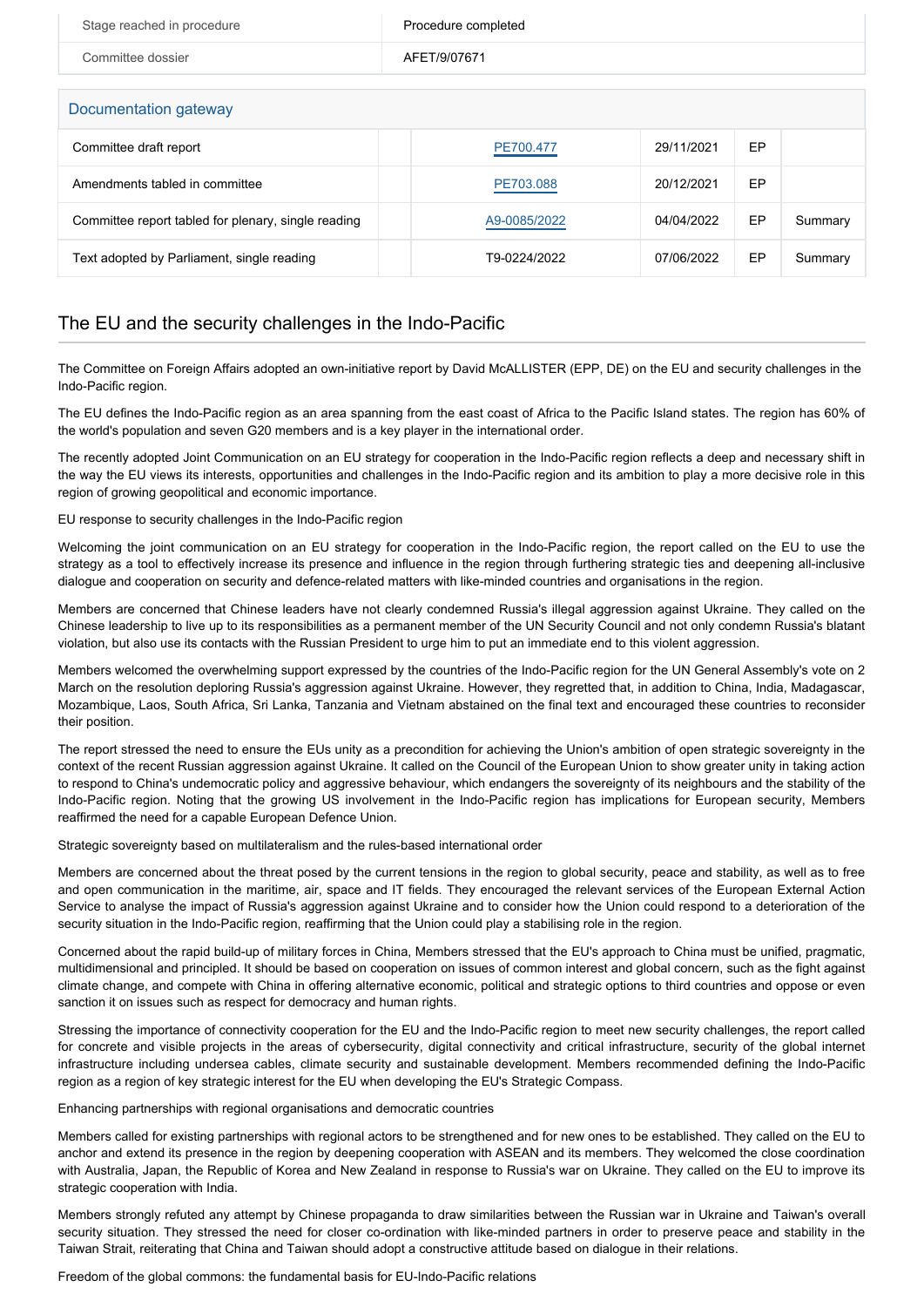The report called on the EU to step up its external action, in particular its diplomatic efforts, to enhance the rule of law offshore and also to improve maritime cooperation with the countries in the Indo-Pacific. The EU should ensure a permanent and credible European naval presence in the Indian Ocean.

Members also called on the EU and NATO to align their respective strategies to provide adequate responses to cyber-attacks and disinformation from the region. They proposed the creation of an independent EU strategic communications centre for the Indo-Pacific region. They also asked the EU to develop regional and global partnerships with democratic regional producers of critical technologies.

Lastly, the EU and like-minded partner countries are urged to strengthen their cooperation on nuclear security and non-proliferation of nuclear, chemical and biological weapons and to support the implementation and universalisation of the Arms Trade Treaty in the Indo-Pacific region.

## The EU and the security challenges in the Indo-Pacific

The European Parliament adopted by 474 votes 60, with 80 abstentions, a resolution on the EU and security challenges in the Indo-Pacific region.

The EU defines the Indo-Pacific region as an area spanning from the east coast of Africa to the Pacific Island states. The region has 60% of the world's population and seven G20 members and is a key player in the international order.

EU response to security challenges in the Indo-Pacific region

Welcoming the joint communication on an EU strategy for cooperation in the Indo-Pacific region, the report called on the EU to use the strategy as a tool to effectively increase its presence and influence in the region through furthering strategic ties and deepening all-inclusive dialogue and cooperation on security and defence-related matters with like-minded countries and organisations in the region.

Parliament stressed that Russia's illegal and unprovoked war of aggression against Ukraine will have profound and lasting consequences on international relations and that the Union must therefore further consolidate its international commitments, as foreseen in the strategic compass, including in the Indo-Pacific region, which is a key strategic area.

Members welcomed the overwhelming support expressed by the countries of the Indo-Pacific region in the UN General Assembly votes of 2 March on the resolution deploring Russia's aggression against Ukraine. While recalling that no country in the region voted against the resolution, Parliament nevertheless regretted that, in addition to China, India, Madagascar, Mozambique, Laos, South Africa, Sri Lanka, Tanzania and Vietnam abstained on the final text.

Chinese leaders are urged to live up to their responsibilities as a permanent member of the UN Security Council and not only condemn Russia's flagrant violation, but also use their close contacts with the Russian President to urge him to put an immediate end to this violent war of aggression.

The resolution stressed the need to ensure the EUs unity as a precondition for achieving the Union's ambition of open strategic sovereignty in the context of the recent Russian aggression against Ukraine. It called on the Council of the European Union to show greater unity in taking action to respond to China's undemocratic policy and aggressive behaviour, which endangers the sovereignty of its neighbours and the stability of the Indo-Pacific region. Noting that the growing US involvement in the Indo-Pacific region has implications for European security, Members reaffirmed the need for a capable European Defence Union.

Strategic sovereignty based on multilateralism and the rules-based international order

Members are concerned about the threat posed by the current tensions in the region to global security, peace and stability, as well as to free and open communication in the maritime, air, space and IT fields. They encouraged the relevant services of the European External Action Service to analyse the impact of Russia's aggression against Ukraine and to consider how the Union could respond to a deterioration of the security situation in the Indo-Pacific region, reaffirming that the Union could play a stabilising role in the region.

Concerned about the rapid build-up of military forces in China, as well as its attitude to defend its territorial claims in the East and South China Seas, Parliament stressed that the EU's approach to China must be unified, pragmatic, multidimensional and principled. It should be based on cooperation on issues of common interest and global concern, such as the fight against climate change, and compete with China in offering alternative economic, political and strategic options to third countries and oppose or even sanction it on issues such as respect for democracy and human rights.

Noting the recent conclusion of the AUKUS trilateral security pact, Parliament regretted the lack of prior consultation in this process and reiterates its solidarity with France. It expressed its conviction that strong relations between the EU and Australia are important for the stability of the region. Stressing the importance of cooperation on connectivity between the EU and the Indo-Pacific region to meet new security challenges, Members also called for concrete and visible projects in the areas of cybersecurity, digital connectivity and critical infrastructure, security of the global internet infrastructure including undersea cables, climate security and sustainable development.

Enhancing partnerships with regional organisations and democratic countries

Members called for existing partnerships with regional actors to be strengthened and for new ones to be established. They also called on the EU to anchor and extend its presence in the region by deepening cooperation with ASEAN and its members. They welcomed the close coordination with Australia, Japan, the Republic of Korea and New Zealand in response to Russia's war on Ukraine and called on the EU to improve its strategic cooperation with India.

Members strongly refuted any attempt by Chinese propaganda to draw similarities between the Russian war in Ukraine and Taiwan's overall security situation. They stressed the need for closer co-ordination with like-minded partners in order to preserve peace and stability in the Taiwan Strait, reiterating that China and Taiwan should adopt a constructive attitude based on dialogue in their relations.

Freedom of the global commons: the fundamental basis for EU-Indo-Pacific relations

Parliament called on the EU to step up its external action, in particular its diplomatic efforts, to enhance the rule of law offshore and also to improve maritime cooperation with the countries in the Indo-Pacific. The EU should ensure a permanent and credible European naval presence in the Indian Ocean.